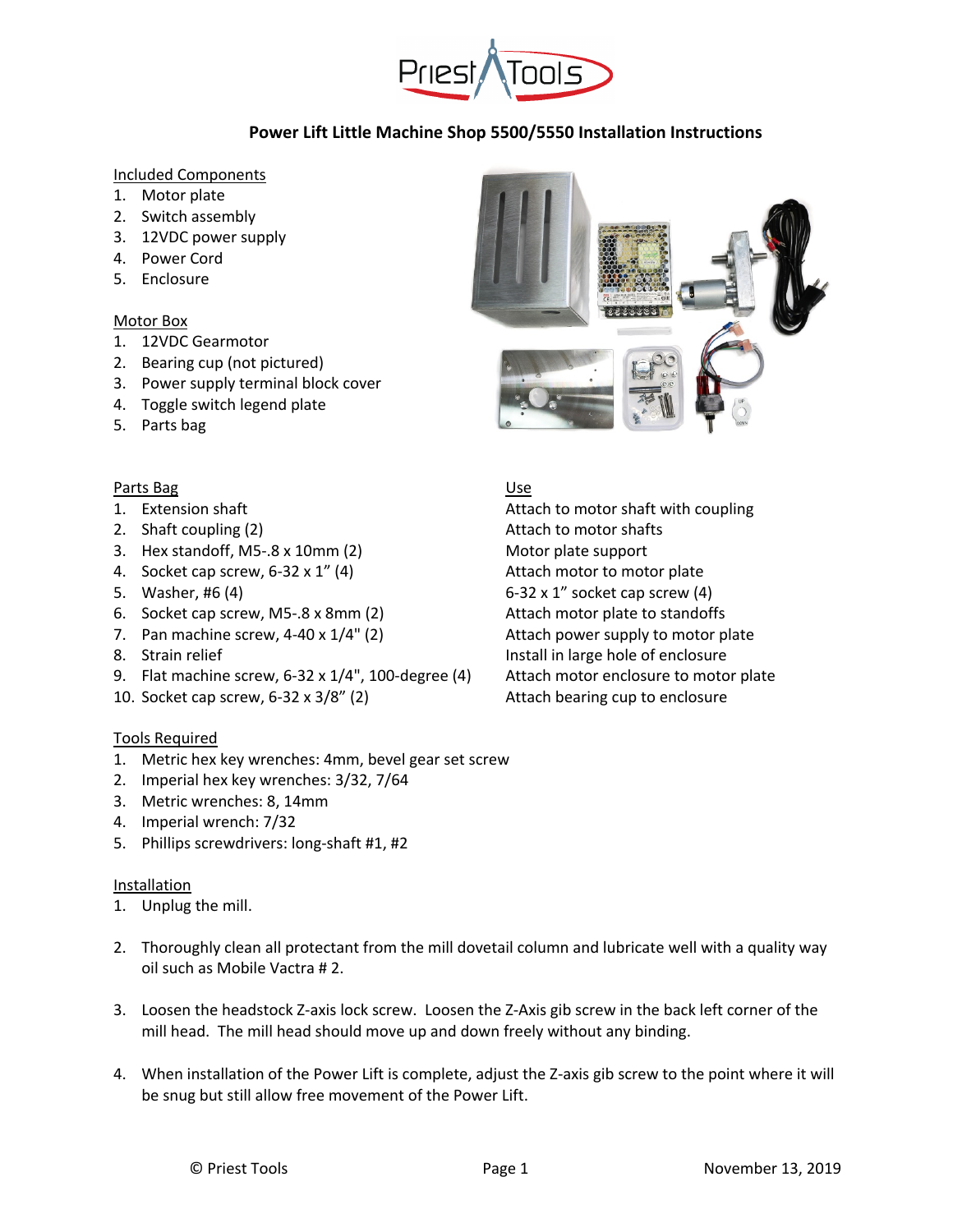

- 5. Refer to the mill owner's manual. Remove the Z-Axis hand wheel assembly from the mill.
- 6. Remove the bevel (miter) gear at the end of the Z-Axis hand wheel assembly by removing the spring pin with a punch, and loosening the set screw.
- 7. Empty the Power Lift parts bag, identify, and group like items together. Installation is done most conveniently facing the side of the mill.
- 8. Thread the supplied 10-32 socket set screws (4) into both of the supplied shaft couplings just far enough to not interfere with sliding the shafts into the couplings. Align these set screws with the flats on the shafts when assembling the following parts. Place the supplied D-shaft into the supplied shaft coupling 1/2" and tighten the set screw. Slide the bevel gear removed earlier onto the other end of the D-shaft leaving about 1/8" from the end and tighten the set screw. Slide the other end of the shaft coupling onto the motor shaft that is on the opposite side of the gearbox from the motor and tighten the set screw.
- 9. Slide the other shaft coupling onto the unthreaded end of the Z-axis hand wheel shaft removed earlier and tighten the set screw. Slide the other end of this coupling onto the motor shaft on the motor side of the gearbox and tighten the set screw.
- 10. Thread the 2 supplied standoffs into the left 2 holes where the Z-axis shaft support was removed earlier and tighten.
- 11. Mount the power supply to the motor plate using the supplied 4-40 x 1/4" machine screws.
- 12. Mount the motor plate with the 2 counter bored holes facing outward to the standoffs using the supplied M5 socket cap screws.

Note, it may be necessary to remove the mill column back cover to observe the proper engagement of the bevel gear now installed on the motor shaft and the bevel gear on top of the Z-axis lead screw.

- 13. This part takes a fine touch. Feed the D-shaft with the bevel gear now attached through the Z-axis hole in the mills' column and feel for the gears to mesh. Slightly rotate the motor back and forth to feel the gears mech. Mount the motor onto the plate using the 4, #6-32 socket cap screws and washers. Slowly tighten each screw in an alternating manner until the motor is secure on the plate.
- 14. Unthread and remove the hex and ring nuts from the toggle switch. Insert the toggle switch from the inside through the corner hole of the enclosure with the small indent on the thread facing up. Slide the UP DOWN legend plate with the tab fitting into the small indent on the thread facing up. Thread either the hex or ring nut onto the switch and gently tighten.
- 15. Mount the supplied 3/8" cable clamp in the large hole of the enclosure. Remove the two screws and clamping plate from the clamp assembly and run the power cable through this hole. Let the enclosure hang down on the power cord.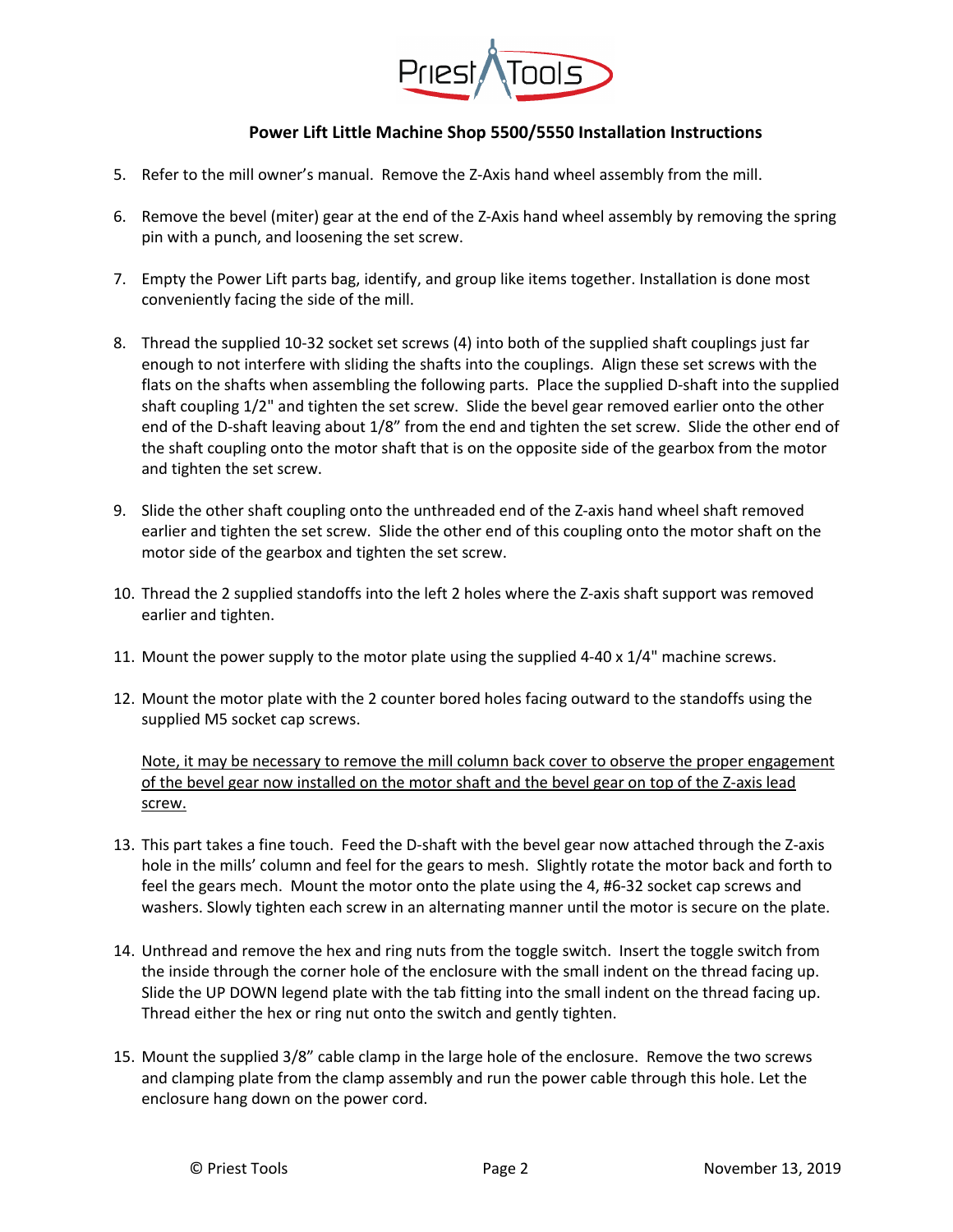

- 16. Connect the wires with the insulated pink flag quick disconnects to the motor terminals. Connect the Blue wire to the motor terminal with the Red dot, and the Brown wire to the other terminal. Use caution when making these connections as the motor terminals are fragile. Make sure the insulated pink flag quick disconnects are seated on the motor terminals.
- 17. Note: when making connections to the power supply, support the back of the power supply with one hand while tightening the connections. **Obviously, when making these connections, make certain the power cord is disconnected from the wall outlet.**
- 18. Connect the insulated blue block fork connectors to the power supply. Connect the blue fork terminal with the red and black wire to the V+ terminal of the power supply that is adjacent to the V- terminal. Connect the blue fork terminal with the green and white wires to the V- power supply terminal.
- 19. Connect the power cord to the power supply according to the following diagram:

| Power Cord   | Power Supply |
|--------------|--------------|
| Brown        | L (Line in)  |
| Blue         | N (Neutral)  |
| Yellow/Green | Ground       |

- 20. Slide the enclosure up the power cord, over the Z-axis shaft, and onto the motor plate. Secure the enclosure to the motor plate using the top, bottom and front mounting holes with the supplied 6-32 x 1/4" flat machine screws. Replace the screws and clamping plate of the cable clamp and gently tighten the screws securing the power cord.
- 21. Fasten the bearing cup over the Z-axis shaft, with the witness mark facing forward, and onto the side of the enclosure with the supplied 6-32 x 3/8" socket cap screws.
- 22. Remove one of the bearings from Z-axis shaft support removed earlier and slide the bearing over the end of the Z-axis shaft and into the bearing cup. The bearing has a close fit with the shaft and will need to be worked into place.
- 23. Install the Z-axis shaft key, removed earlier, in the shaft slot and slide the hand wheel, washer and lock nut onto the shaft. Do not over-tighten the lock nut because over-tightening will lock the shaft from rotating.
- 24. Test the Power Lift. Plug the power cord into the wall outlet. Operate the Power Lift using the motor control switch up and down. Congratulations, installation of the Power Lift is complete!